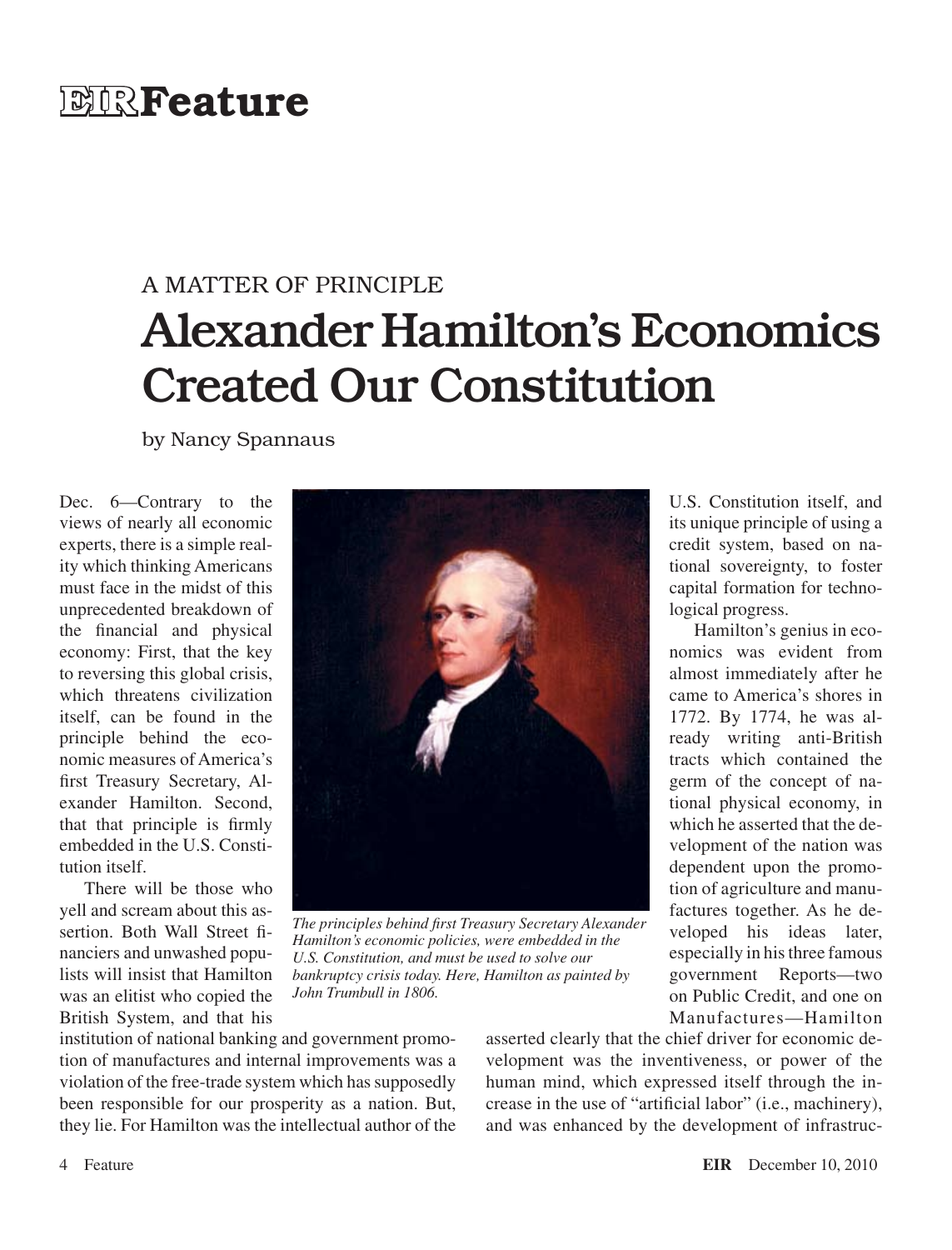ture. This concept he summarized as the "productive powers of labor."

This intellectual foundation, which stands in the sharpest contrast to the bestial "free-trade" ideas of Adam Smith, was strongly informed by the political-economic ideas of the great German scientist Gottfried Leibniz, especially as they were expressed in the works of one of Leibniz's sponsors, French Finance Minister Jean-Baptiste Colbert, and the Swiss promoter of Leibniz, Emerich Vattel.

Hamilton, and his collaborators, most emphatically including Benjamin Franklin and George Washington, faced an enormous struggle to establish the institutions which would permit the realization of their vision of human progress. Faced with British determination to

suppress any such development, they knew they had to fight not only for independence politically, but to establish institutions that would support such independence and economic growth. The result was the U.S. Constitution, which embodies the principle of the credit system, as well as its necessary complements—the National Bank and the manufacturing policy which, although defeated in the short term, eventually took off under the presidencies of John Quincy Adams, Abraham Lincoln, William McKinley, and Franklin Delano Roosevelt.

Today, ignoramuses and Tories rave against an activist government, and can't tell the difference between debt incurred by speculation, and credit issued for long-term capital development. They claim our Constitution calls for giving free reign to the markets, and that the "government that governs least governs best." Their ideas, like those of the political forces in the United States who opposed Hamilton and his collaborators in the 1780s and '90s, serve none other than the British Empire, although today that empire functions as a financial system, not a colonial system policed by a massive army and navy. Thus, we have reached the point where patriots have no choice but to master the principle of Alexander Hamilton, now!



*Hamilton's concept of economic value followed that of the continental philosopher Gottfried Leibniz, who insisted that it was man's creative mental powers that permitted breakthroughs in science and technology, which created real wealth.*

## **Hamilton's Concept of Economic Value**

The most elaborated presentation of Hamilton's basic economic ideas must be found in his *Report on the Subject of Manufactures* (1791). There, he makes a devastating argument against British economist Adam Smith's assertion that the development of an economy must be left to the marketplace ("comparative advantage"), insisting instead that an integrated agroindustrial economy, in which the government promotes infrastructure development (canals and roads, at that time), ensures all necessitiesfor its population, and aids in developing advances in machinery, is essential to the national security and prosperity.

To come to this conclusion, Hamilton rejects the worldview

that wealth is measurable in land, or precious metals (including specie), or even power over other nations. Rather, the wealth of the nation is dependent upon the physical economic development of the nation, including, most emphatically, the intellectual capabilities of its population for carrying out that development, more and more efficiently. In his listing of why manufactures must be promoted, Hamilton expresses this belief directly, when he writes: "To cherish and stimulate the activity of the human mind, by multiplying the objects of enterprise, is not among the least considerable of the expedients, by which the wealth of a nation may be promoted."

Hamilton's argument bears directly on the question of capital, which is required for establishing manufacturing, as well as advanced agriculture. Under Smith's British System, the classes in society which have happened to amass capital—by inheritance, thievery, or otherwise—are given virtually free reign to use it for their profit. Hamilton insists that the government provide the conditions to encourage, and *create*, capital, for the higher purposes of the happiness and security of the population.

When discussing the powers of the Federal government to encourage necessary industries, and necessary permanent improvements in infrastructure, in the con-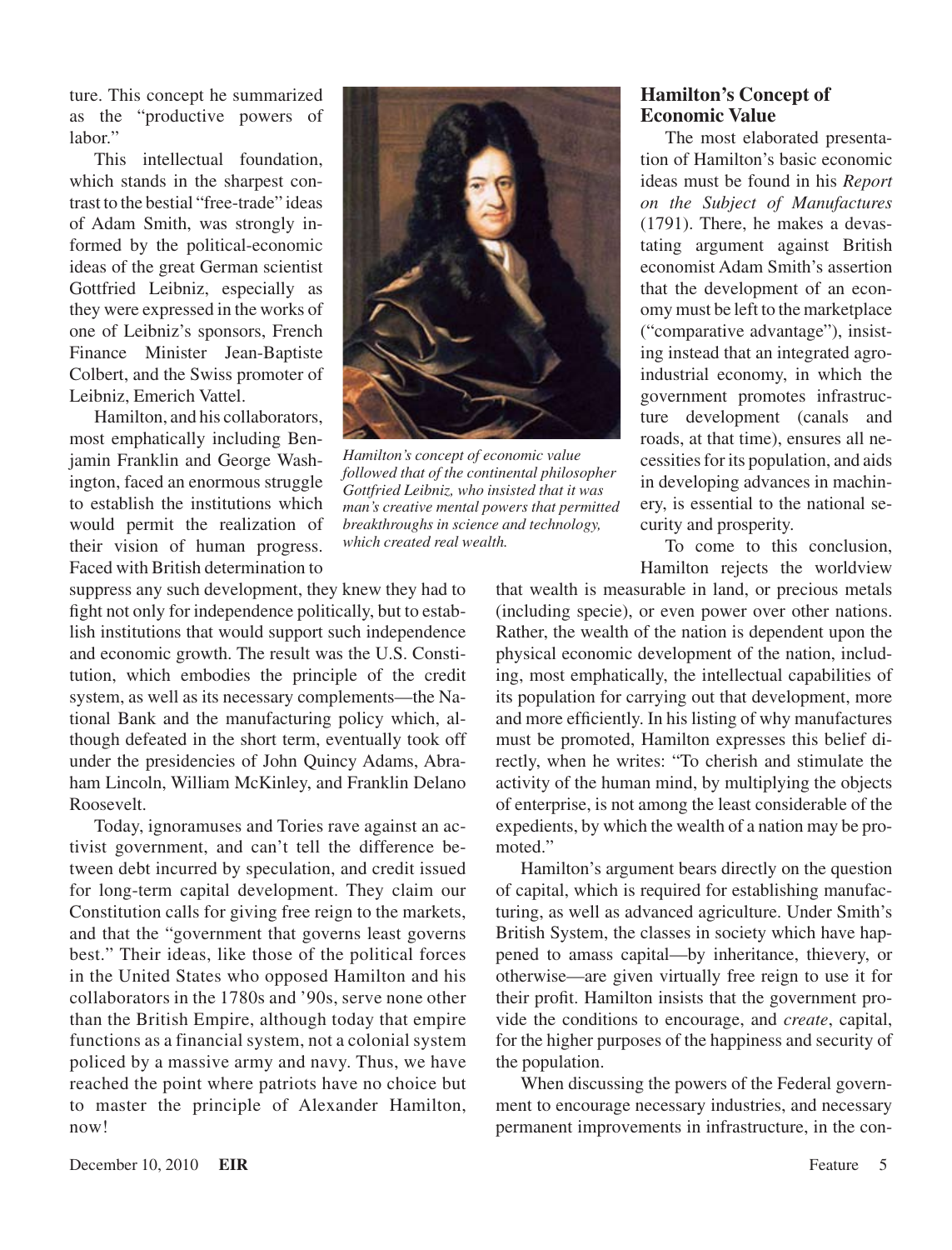cluding portion of the *Report on Manufactures*, Hamilton, one of the authors of the Constitution, spells it out clearly, while discussing the concept of the General Welfare:

"The terms 'general welfare' were doubtless intended to signify more than as expressed or imported in those which Preceded; otherwise numerous exigencies incident to the affairs of a nation would have been left without a provision. The phrase is as comprehensive as any that could have been used; because it was not fit that the constitutional authority of the Union, to appropriate its revenues shou'd have been restricted within narrower limits than the 'General Welfare' and because this necessarily embraces a vast variety of particulars, which are susceptible neither of specification nor of definition.

"It is therefore of necessity left to the discretion of the National Legislature, to pronounce, upon the objects, which concern the general Welfare, and for which under that description, an appropriation of money is requisite and proper. And there seems to be no room for a doubt that whatever concerns the general interests of *learning* of *Agriculture* or *Manufactures* and of *Commerce* are within the sphere of the national Council *as far as regards an application of Money.*"1

It was to be able to create capital—which would be used to produce physical economic growth—that Hamilton initiated his first two official reports, the *Report on Public Credit* (1790), which led to the assumption of state war debts, and the second Report on Public Credit, commonly known as the *Report on the National Bank* (1790). I will detail the fight over the implementation of these reports later, but here outline the concept. Rather than rely on those with already accumulated wealth, mostly from abroad at the time of the American Revolution, Hamilton proposed to centralize the debt of the nation under the Federal government, to use it as a basis for credit. The means for using it he laid out in his National Bank proposal, which specified how it would lead to "the augmentation of the active or productive capital of a country." Hamilton was not interested in increasing the nation's hoard of gold or silver, which he called "dead Stock," but in creating physical economic wealth.

In sum, Hamilton argued that a national bank, tied

intimately to the government's national debt, would help cement together the nation, and serve as the nursery for national wealth.

It is seldom understood how this concept differs from that of national banking in the countries of Europe, especially Great Britain's Bank of England, but the difference, as at least one prominent writer on Hamilton, Prof. Forrest McDonald,<sup>2</sup> understands, is profound. For, whereas the Bank of England—which has certain superficial similarities to what Hamilton proposed functions to provide funds to (and control) the government, Hamilton's Bank of the United States was explicitly, and actually, devoted to providing capital for the industrial and agricultural growth of the nation, including by providing funds for the infrastructure development required for that growth.

Hamilton, like Leibniz and Colbert before him, understood the necessity for the nation to ensure investment in technological progress, for the sake of the welfare of its population, the real source of wealth. The Public Good was the aim of Public Credit.

Hamiltonian forces did not succeed in implementing his entire program, certainly not in hislifetime. But, it must be stressed, that this program is embedded in the U.S. Constitution itself, where the principle of support for Public Credit through Congressional control of the currency, and through responsibility for the General Welfare, is clearly enunciated, and only waits to be put into effect, once again.

### **A Blow-by-Blow Account**

The battle for turning the American colonies into a unified nation dedicated to the development of the productive powers of labor, and technological progress, began at the time of the Massachusetts Bay Colony in the early 17th Century. That development was temporarily stymied by the British oligarchy, but the fight continued into the 18th Century, in a movement centered around Benjamin Franklin, himself a product of the leading Massachusetts thinkers, the Mathers and the Winthrops. Franklin had tried to create a continental union at the Albany conference of 1750, but the British outflanked him. Following 1763, as the East India Company became synonymous with the Empire itself, the British went on the offensive to crush the movement for fulfilling the aspirations of those Massachusetts Bay

<sup>1.</sup> Joanne B. Freeman, ed., *Alexander Hamilton, Writings* (New York: The Library of America, 2001), p. 703. Freeman's book can also be used for other quotations from Hamilton's major reports.

<sup>2.</sup> Forrest McDonald, *Alexander Hamilton, A Biography* (New York: WWNorton & Company, 1979).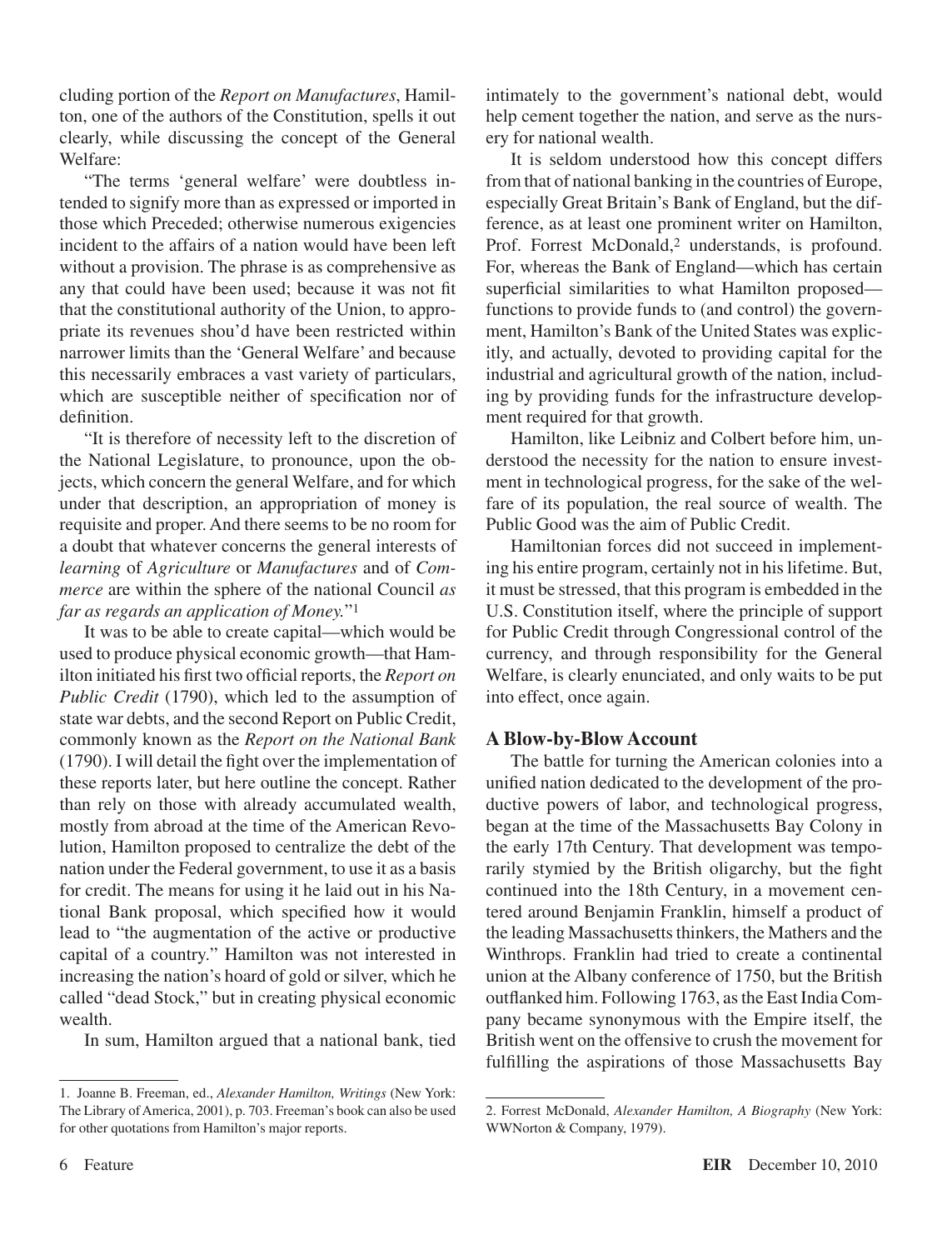

Creative Commons

*Hamilton's economic system was geared toward promoting advances in manufacturing and agriculture, advances which the British imperialists had long determined to stymie. Here, an interior view of the reconstructed forge at Saugus, Massachusetts, which was home to the world's most productive iron works in the mid-17th Century.*

pioneers, and their allies, starting with prohibitions such as the Iron Act (preventing production of iron in America), and proceeding into the taxation policies which are so well known as the proximate causes of the American Revolution.

Franklin had formed a continental network dedicated to creating the basis for a nation, which network was a tremendous resource in the life-or-death struggle which ensued. But it took the addition of a younger cadre, of which the West Indies-born Alexander Hamilton was the most prominent, to bring the institutional solution to the fore.

Initial unity of the colonies was achieved in the calling of the 1774 Continental Congress, in support of the Massachusetts colony's resistance to British depredations. Soon after, that unity was intensified with the creation of a continental military command under George Washington. Following the Declaration of Independence, that Congress began to act as the representative of a nation internationally, sending representatives to Europe for support in its war against England, and effectively contracting, as a nation, for loans which would enable it to win the war, as well as matériel. Congress specifically intended the costs of the war to be its responsibility, but it had no funds, except what the states, or individuals, would provide.

Thanks to the revolutionary spirit of the population, and the enormous generosity of many wealthy patriots, the war effort was supported materially and financially—but just barely. Increasingly, the resources fell devastatingly short, and the Congress, which had passed the Articles of Confederation in 1777, but didn't see them ratified until 1781, did not have the funds, or the power to meet the crisis. Funding had to be carried out by requisitions from the states, many of which were never fulfilled, even if agreed to.

By 1779-80, Hamilton, then in his early 20s, and serving as Commander George Washington's aide-de-camp, began agitating for decisive action to deal with the potentially crippling financial prob-

lem. He began to write letters to members of Congress, primarily James Duane and Robert Morris, advocating the creation of a national bank, as the only means by which the solvency of the struggling nation could be achieved. "It is by introducing order into our finances, by restoring public credit, not by winning battles, that we are finally to gain our object," he told Morris. To accomplish this purpose, Hamilton called for a national convention of the states.

Both Duane and Morris acted on Hamilton's proposals, in partial ways. Duane succeeded in getting the Congressional committees responsible for various departments, such as Finance, turned over to single executive officers, rather than committees, and Morris worked with Rep. James Wilson of Pennsylvania to charter what became the first actual national bank, the Bank of North America. The BNA's purpose was to function as a tool of the Continental Congress, but the Congress did not have the ability to command the resources required for it to function, and much of the funding for the BNA came from Morris personally, and whatever he was able to beg or borrow.

Hamilton escalated. In July 1781, he started a campaign with a series of newspaper articles called the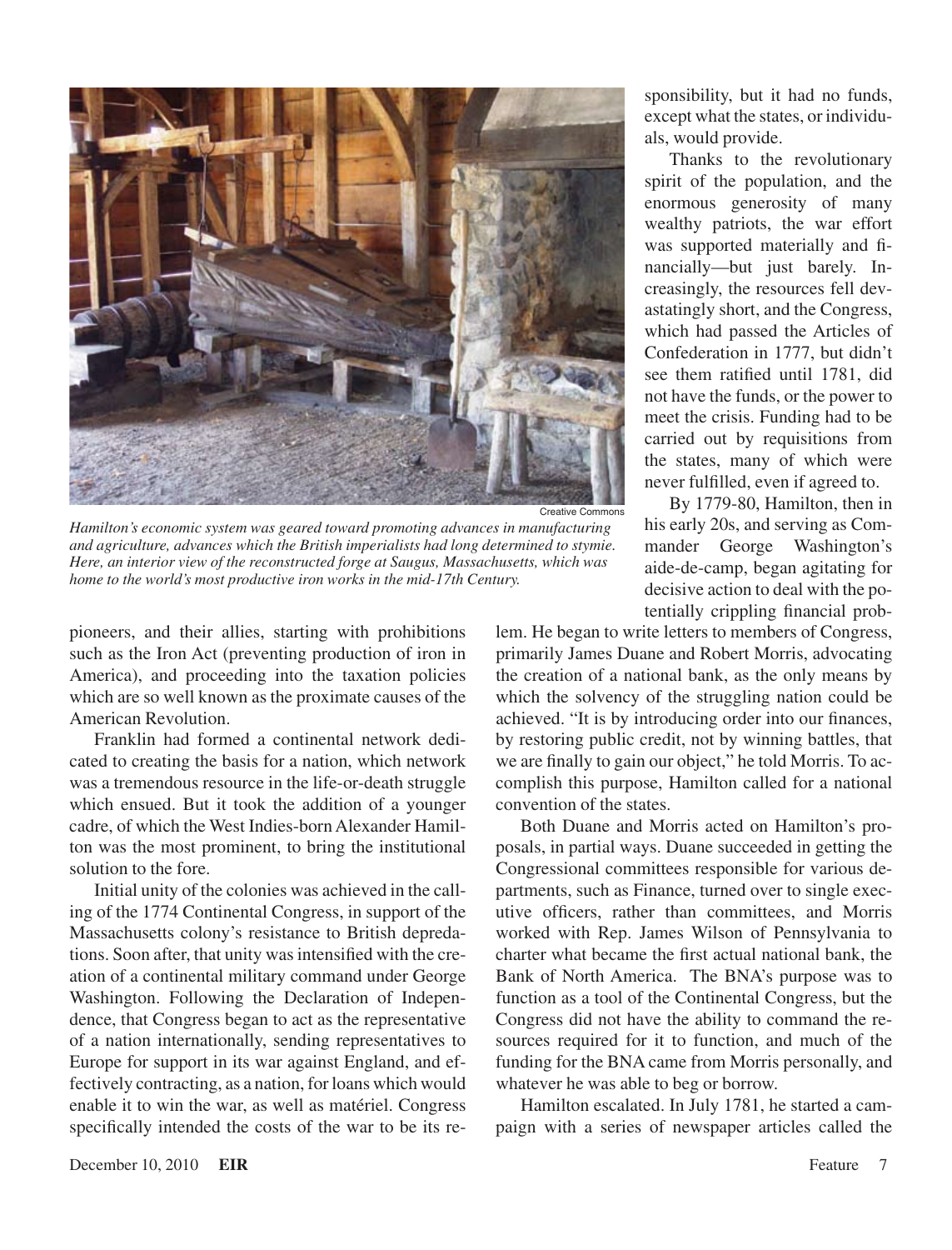"Continentalist." In them he addressed the need for increasing the powers of the Congress to deal with lack of revenue. At the time he started, the war was still raging—although it began to wind down after Yorktown in October 1781. Hamilton continued his propaganda/educational campaign through to July 1782, excoriating the states for fighting among themselves with trade wars, citing the precedent of Colbert's dirigist development of national resources in France, and demanding measures that would lead to Federal regulation of currency and trade.

*The attempt to destroy the United States by free trade and other modes of financial warfare was led by British politicians and ideologues, such as Chancellor of the Exchequer William Pitt (right), and "economist" Adam Smith (above). Smith's economic poison was commissioned by Pitt's close ally, the Marquess of Shelburne, in 1776, and was directly countered by Hamilton in his Report on Manufactures.*

Congress was generally paralyzed. Although the

Articles of Confederation were finally ratified by all the states, the requirement for unanimous consent of the states to the proposition of an impost to raise revenue, led to its defeat (in Hamilton's home base of New York, where Hamilton's enemies ruled), and the income situation was dire for the nation. Ironically, however, one action was taken that would ultimately be of major importance for Hamilton's system. In response to the demand by Maryland, which would not approve theArticles without it, all the colonies with claims on the Western lands (all land west of the Alleghenies, up to the Mississippi) gave them up, and declared that the Western lands were the property of the Confederation itself. This gave the emerging national government an asset of its own—a huge chunk of national territory, which would be available for development, sales (income), and defense.

1782 was a pivotal year, in which the British stance shifted from military assault, to financial warfare. While peace negotiations were going on in Paris, the British government was taken over by a pair of Liberal scoundrels, Lord Shelburne (William Petty), and William Pitt (Marquess of Lansdowne), sequentially. Shelburne, in particular, had long been publicly opposed to the military assault on the American colonies, but he was no



friend of the aspirations for agro-industrial nationhood by the colonies. Rather, he proposed to wield the weapon of free trade—economic warfare—as the means for maintaining Britain's imperial rule. After all, it was Shelburne who had commissioned the work of Adam Smith back in 1776, with the explicit intention of seducing any potential rivals into destroying themselves.

Hamilton probably had the most acute understanding of the threat this new tack represented. In the resolution that he wrote, and hisfather-in-law, Philip Schuyler, passed, for the New York State Legislature in July 1782, calling for a General Convention of the states to form a new, more powerful government, he referred to the British policy as "seduction in America," and insisted that Congress act to gain the power it so desperately needed in order to win the peace: *credit*.

Hamilton also had ample opportunity to experience the bankruptcy of the nation during 1782, as he accepted the one-year appointment as Receiver of Tax Revenues for New York State. He reported, at one point in that experience, having not a single dollar in the treasury.

The New York State resolution was followed by one drafted in the Congress in 1783, but this failed of passage.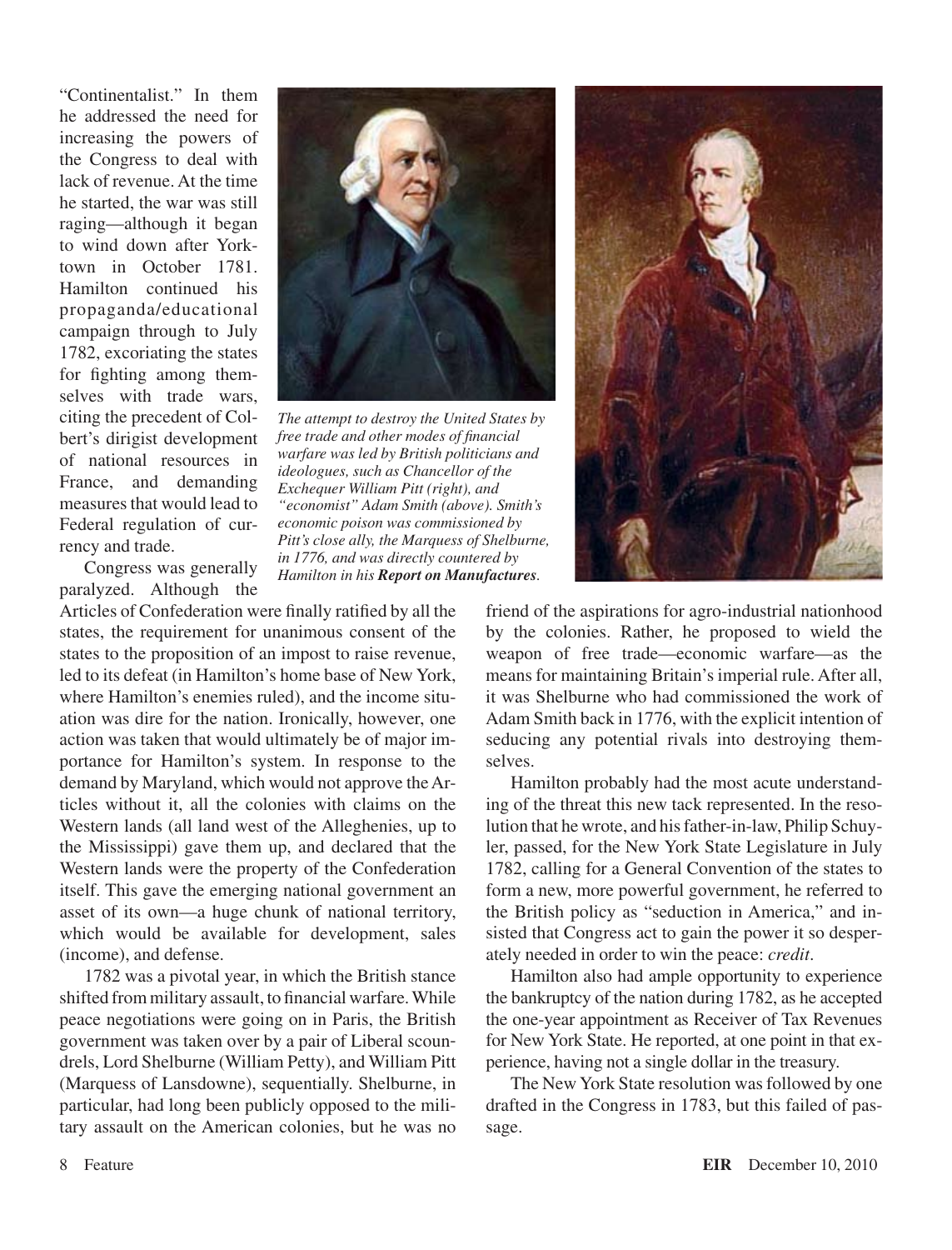Meanwhile, thanks to the British free-trade policy, manipulations by British agents remaining in America, and the exhaustion of the land and other resources by the war, the 13 former colonies were in a state of increasing bankruptcy and chaos.As outlined at length in an 1888 book by John Fiske,<sup>3</sup> there was a real danger of dissolution of the Confederation. There was the threat of a military coup by British agent Horatio Gates, which George Washington personally thwarted, and other military unrest as well. There was trade war between the states, and raging territorial disputes, such asthe one between Connecticut and Pennsylvania over the Western Reserve, which led to many deaths. There were also fights over paper currency versus specie (coin) in each state, with farmers (generally) demanding "easy money" and other powers-that-be resisting. In Rhode Island, this reached the point of a farmer boycott against the cities, which caused serious food shortages.

It would be a huge mistake to see these disturbances as simply "natural" ones. The British hand was everpresent in creating the troubles. Historian Forrest Mc-Donald asserts that there is evidence that the British actually paid the insurgents in the famous Shays' Rebellion, an armed uprising against a tax increase in Massachusetts. The British manipulated trade privileges, state by state, to encourage trade wars. And then there were the Barbary pirates, who perpetrated kidnappings and other assaults against American shipping pirates whom John Adams said the British would have invented if they didn't exist, and whom London's Lord Sheffield found "useful" in dealing with America.

As the chaos grew, Hamilton and Washington took new measures. In 1785, Washington—who had consistently advocated a *continental* nation, and spent much of histime after the war travelling around the country to promote plans for infrastructure development—at James Madison's instigation, called a meeting of representatives from Virginia and Maryland to his home to discuss the idea of establishing uniform duties and regulation and currency, in the context of plans to develop the Potomac Canal. As a followup, Maryland called for a meeting of all the states at Annapolis, in September 1786.

At Annapolis, Hamilton comes to the fore again. Since the meeting failed to bring together sufficient representatives to hold the proceedings, the participants decided to issue a new call, this time for a convention of the states in Philadelphia, the second Monday in May 1787. Hamilton, the official NewYork delegate, drafted this address, which noted that the attendees had expanded their original mission, to adopt that presented by New Jersey, namely, that the Convention should "consider how far a uniform system in their commercial regulations, and *other* important matters, might be necessary to the common interest and permanent harmony of the several States;..." (emphasis in original).

The address urged all states to meet in order "to take" into consideration the situation of the United States, to devise such further provisions as shall appear to them necessary to render the Constitution of the Federal Government *adequate to the exigencies of the Union*, and to report such an act as, when agreed to by them, and confirmed by the legislatures of every state, would effectually provide for the same."

Agreement to attend the Convention was not reached without a fight in many states. The last to agree was Virginia, but the conditions of growing chaos forced the issue, and the Constitutional Convention convened in May 1787.

The role of Hamilton from this point on, is oftdiscussed, but frequently misunderstood, as most of his work was behind the scenes, but for his famous, or infamous, June 18 speech at the Convention, on the question of the composition of the government. As the Convention was all held behind closed doors, and the two popular reports of this speech were by his avowed enemies, there can be no surety on what he said. However, his hand is clearly visible in the sections of the Constitution on the powers of Congress regarding the economy, including the question of sovereign debts of the United States, Congress's control over the currency, and also the double commitments to the principle of the General Welfare (in the Preamble, and Article 1, Section 8). Interestingly, Hamilton was included on the Committee of Style and Arrangement, which did the final drafting, and is credited, according to the historian Catherine Drinker Bowen, with the emphasis on "public good." Hamilton was one of the 36 signers of our founding document.

After the Convention, of course, no one fought more publicly, or harder, for the ratification of the Constitution than Hamilton, who wrote 51 of the 85 *Federalist Papers*, mustering all his powers to win support for a Federal government that would have all the necessary

<sup>3.</sup> John Fiske, *The Critical Period of American History 1783-1789* (Boston and New York, Houghton Mifflin Company, 1888).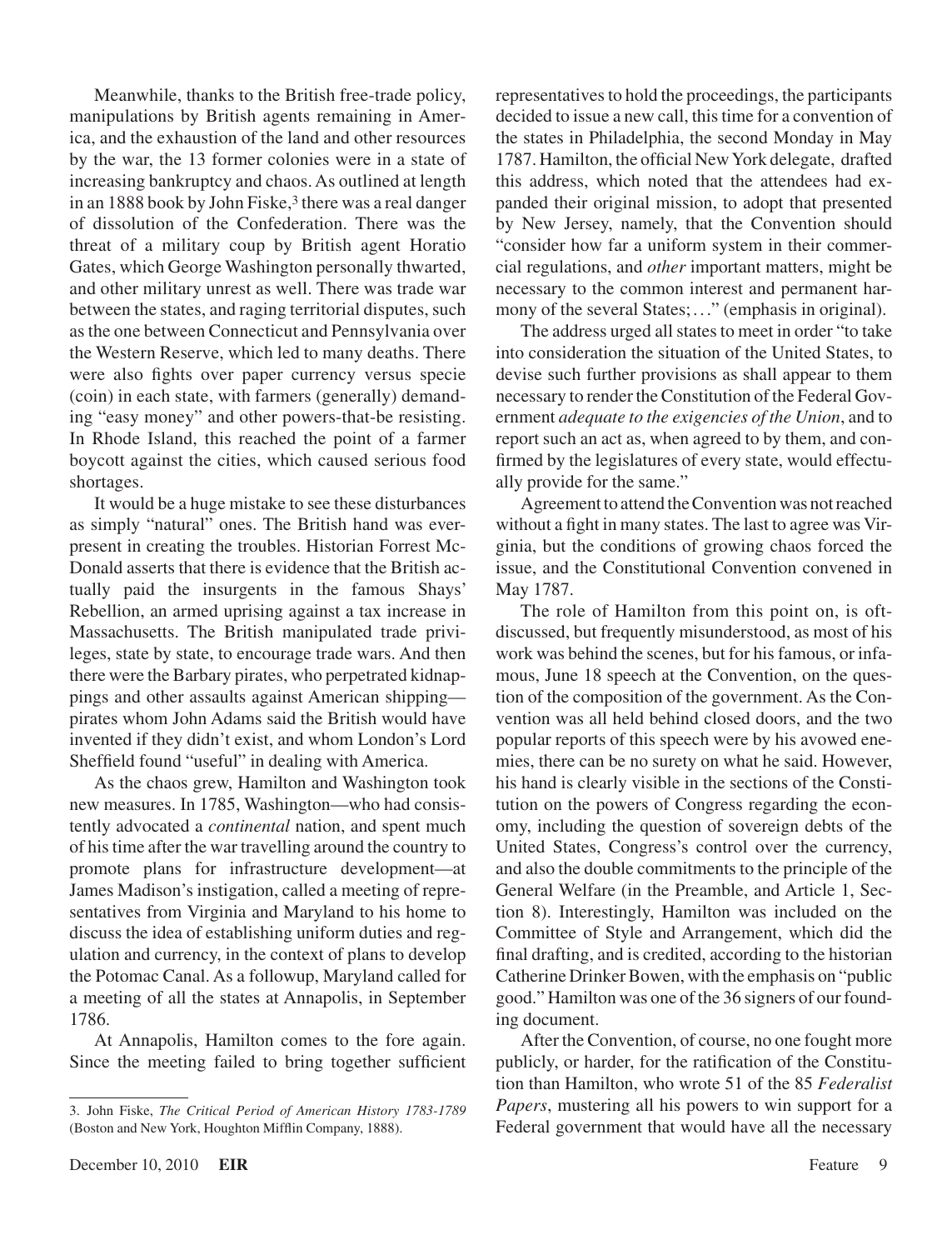powers to "form a more perfect Union, establish Justice, insure domestic Tranquility, provide for the common defence, promote the general Welfare, and secure the Blessings of Liberty to ourselves and our Posterity." He fought the populists of New York State, led by Gov. George Clinton, to the end, and finally triumphed.

But, the war for establishing a sovereign republic was to continue, with Hamilton at the center.

#### **Bankruptcy Reorganization for a Credit System**

President Washington appointed his former aide-de-camp as his Secretary of the Treasury in September 1789, and Hamilton went to work immediately. The bankruptcy of the nation was near total. Much of the agricultural land had been heavily dam-

aged by the war, the British were interfering with the use of the fisheries, and commerce had been choked by the British as well. There was no national currency worthy of the name, just coins of various other nations circulating. The use of barter was escalating, even for such transactions as payment of taxes.

On top of the collapse of the physical economy, there was debt, an enormous amount of debt.

There were three categories of debt, plus arrears in interest on debts. The largest amount was money owed by the Confederation to individuals, including Army veterans, or states, amounting to approximately \$40 million. This debt had explicitly been taken over by the Federal government, as prescribed in the Constitution. The second-largest category of debt was that owed by the states, incurred for their ability to function during the war, which amounted to approximately \$25 million. The third category was foreign loans, which amounted to approximately \$10 million—an amount also assumed by the incoming government. Interest on this debt—with rates between 4 and 6%—was several million dollars in arrears.

To service this debt, Hamilton figured, would cost over \$1 million a year—more than the revenue projected to be available to the Federal government from the one major source, the tariff that had been passed two



*The core commitment of the U.S. Constitution to the Welfare, and the responsibilities of Congress to ensure it, appears in the Preamble and Article 1 Section 8 of that document, which Alexander Hamilton played a decisive role in shaping, and getting ratified.*

months before.

So, what did Hamilton propose? He proposed to *add* to the debt owed by the Federal government, by assuming the debts of the states—and then to turn that debt, in the form of bonds, into a pool of capital for a National Bank, which would provide the basis for beginning to build up the physical economy of the nation! That, he emphasized in his first *Report on Public Credit*, would be the means of securing the public credit of the bankrupt country. His second *Report* went into the particulars of the formation of the National Bank, and the benefits that it would accrue to the nation.

Hamilton's first *Report* proceeds from the first principle, of course, that the debt from the war is a moral obligation of the nation ("the price of liberty"), and must be repaid. But to do that, there are certain urgent measures that had to be taken to support public credit. He summarized the objectives as follows:

"To justify and preserve their confidence; to promote the encreasing respectability of the American name; to answer the calls of justice; to restore landed property to its due value; to furnish new resources both to agriculture and commerce; to cement more closely the union of the states; to add to their security against foreign attack; to establish public order on the basis of an upright and liberal policy. These are the great and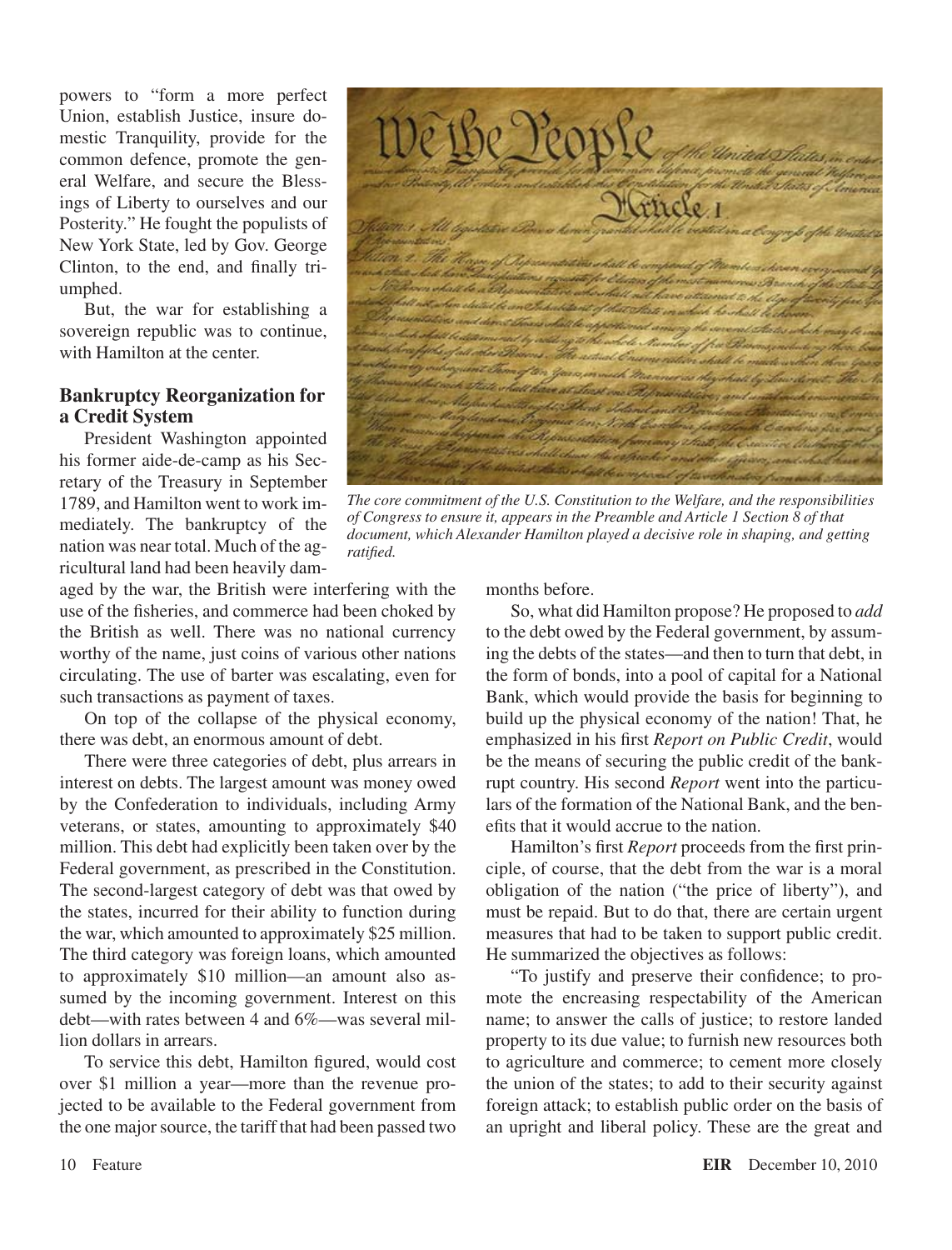invaluable ends to be secured, by a proper and adequate provision, at the present period, for the support of public credit."

Yet this could obviously only be done by increasing the productivity of the nation! Thus the debt—most of which fortunately did not include any due date for the principal—had to be turned into annuities, or bonds, monetized, in such a way that it provide funds for real, physical-economic development. This funding of the debt would provide for regular interest payments, but turn the debt into capital.

To kick offthe implementation of his plan, he needed (and got) another loan from France. He also opened subscriptions for a new loan to cover the domestic debt, but at 4% interest rather than the going rate of 6%, sweetening the deal with additional options, including a certain amount of public land. He also increased revenues by an increase in excise taxes on liquor, and created a sinking fund which would perform the functions of a national bank until that could be established.

Hamilton outlined in detail the benefits which would accrue upon his plan to fund the debt. It would extend trade, by making available greater capital. It would promote agriculture and manufactures. It would also reduce the interest on money, by putting more into circulation. It would also be a blow against speculators, who were counting on the depressed values of land and overall instability in the economy, to profit at the expense of the nation.

The response to Hamilton's first proposal was an uproar. To a large degree, that uproar focussed on his plan to assume the state debts. Some of the states had already paid off their debts, while others were in great arrears—a situation which led the richer states to resist assumption, on the alleged grounds of inequity. More seriously, the representatives of those states, especially New York and Virginia, saw clearly that increasing the size of the national debt, and funding it, would increase the power of the Federal government, and its ability to advance the aims of industrial and technological development—rather than the plantation system (Virginia) or largely commercial system (New York)—an outcome which Hamilton, Washington, and their collaborators were clearly driving for.

The tool for agitating against Hamilton's plan was primarily the plight of the war veterans, who had been forced to sell the promissory notes (or "indents") from the government for their pay, at a cut rate, over the recent period of near-financial anarchy, and now would not benefit, while the individuals who bought them out would receive full value from the Federal government. Hamilton was not unsympathetic to those who lost out, but insisted that there could not be created two categories of such paper. It would just be too chaotic and timeconsuming.

The spokesmen for the opposition were primarily the Virginians, House of Representatives leader James Madison, and Secretary of State Thomas Jefferson. Both waged a propaganda campaign against Hamilton's plan, and it was only through a private bargain, in which Hamilton agreed to support moving the nation's capital from Philadelphia to the Maryland-Virginia border along the Potomac, creating the Federal District of Columbia, that they agreed to let the first *Report on Public Credit* be adopted, although its provisions had to be passed in four different pieces of legislation. The whole process took until August 1790, a full eight months after it had been submitted.

But, even though clearly the second *Report* was an integral implementation sequel to the first, Madison and Jefferson decided to oppose that report, known as the *Report on the National Bank*, as well.

Hamilton submitted his *Report on the National Bank* in December 1790. The Bank of the United States, as he dubbed it, was to be capitalized with \$10 million, making it a monolith compared to the three other existing banks in the country—the Bank of North America, the Bank of Massachusetts, and (Hamilton's) Bank of New York. Two million dollars of the initial capital was to come from the Federal government, and \$8 million by public subscriptions, which were payable one-quarter in specie, and three-quarters in 6% securities of the Federal government. Thus, these government securities (debt) formed the basis for extending credit.

The bank's income would come from interest on the Federal securities, and its loans to what we would call today the "private sector," for development of the physical economy.

While Hamilton did not make a point of differentiating his plan for a National Bank from the Bank of England, not only its intent—as outlined above—but its entire functioning was different. First, the Bank was not to deal with public debt—i.e., buy government bonds after the initial funding. It could provide short-term loans to facilitate collection of tax revenues and be a depository for government funds, but its major function was to provide a money supply for financing the physical economy: agriculture and industry.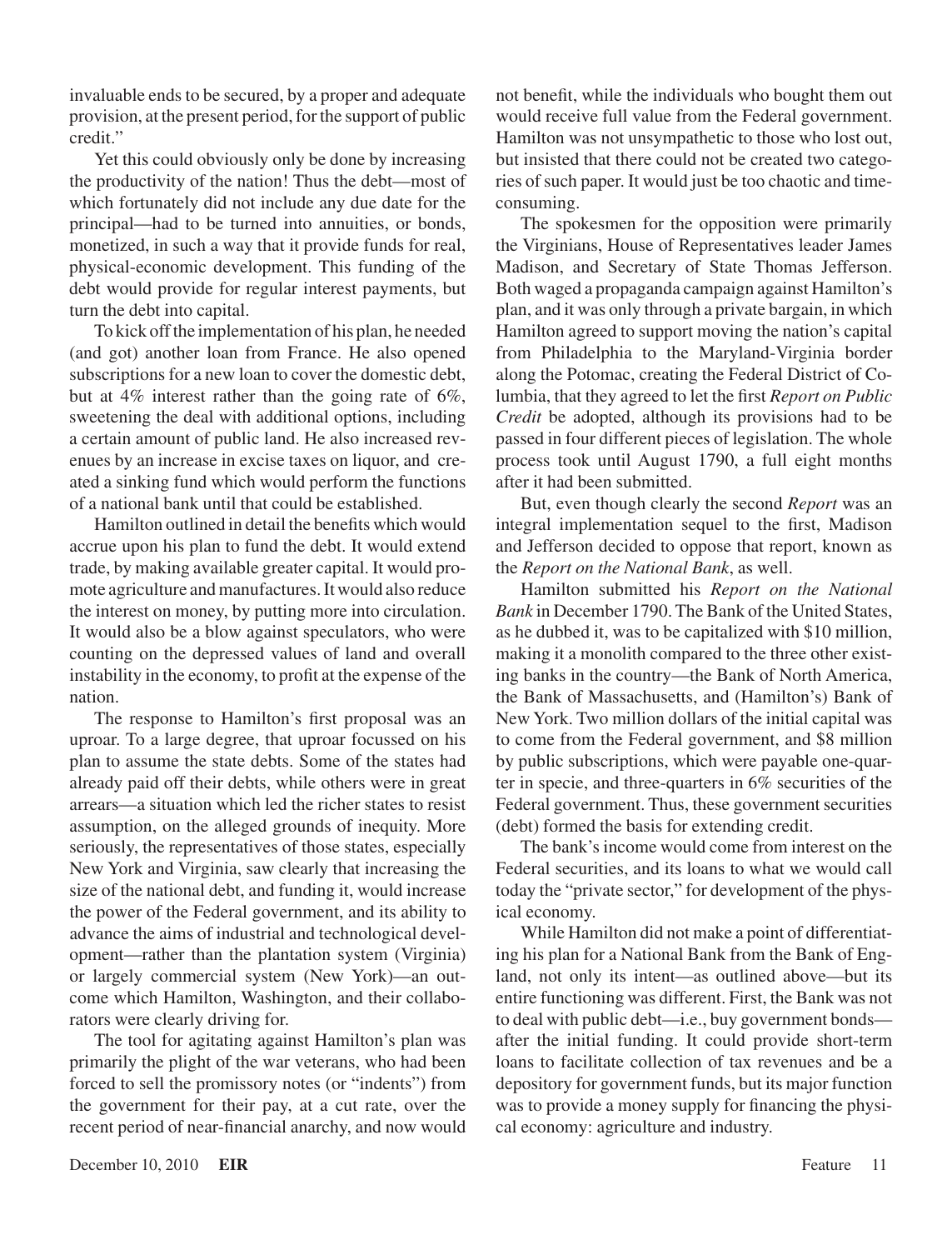

*Hamilton succeeded in establishing the Bank of the United States, which converted the mass of Revolutionary War debt into a base of credit for the prosperity of the nation. Here, a drawing of the First Bank of the United States, which was located in Philadelphia.*

sent a note to Hamilton, requesting his response to the challenge on the constitutionality, which had been written by Randolph. With the deadline for the veto looming, Hamilton penned what has become the nearly definitive document on the meaning of sovereignty under the U.S. Constitution, in his "Opinion on the Constitutionality of the National Bank." The paper was extensive, but we will quote it in summary. The core argument is this response to the argument that the U.S. government cannot erect a corporation:

"Now it appears to the

From this standpoint, it is not hard to understand why Hamilton specified that the Bank of the United States was to be run by private individuals, although it was responsible to report to the Federal government on its functioning, and was subject to the government's regulations. Hamilton insisted upon tying the public credit to the growth of the nation, not to serve as a piggy bank for the Federal government, which he feared would be a source of corruption, just as it clearly was in England.

The Bank bill came to the Congress in January 1791—and a major war began. The bill passed the Senate easily, and even after some extensive Constitutional arguments by Madison, it passed the House. But then, Madison, backed by Jefferson and Attorney General Edmund Randolph (also a Virginian), despite the fact that the previous deal on the location of the national capital had been struck, decided to try to block Hamilton's plan. The tack Madison took was that which we still hear today: the claim that the Constitution did not permit the Federal government to create a corporation, namely the Bank of the United States. The three Virginians launched a full-scale assault to get President Washington to veto the Bank bill.

Washington was in danger of being railroaded. The pressure on him was so great, that he actually had Madison, who was considered a Constitutional authority, draft a veto message. But, in fairness, Washington also

Secretary of the Treasury, that this *general principle* is *inherent* in the very *definition* of *Government* and *essential* to every step of the progress to be made by that of the United States: namely—that every power vested in a Government is in its nature *sovereign*, and includes by *force* of the *term*, a right to employ all the *means* requisite, and fairly *applicable* to the attainment of the *ends* of such power; and which are not precluded by restrictions & exceptions specified in the constitution; or not immoral, or not contrary to the essential ends of political society."

Hamilton proved beyond the shadow of a doubt that the establishment of the Bank was *necessary* and *proper* for meeting the basic objectives of the U.S. government: creating a prosperous nation, with an efficient tax system, and with the institutions that would support its credit and the expansion of its future productive power, through its investments in agriculture and industry, all for the General Welfare. Washington was convinced, and the Bank bill was signed into law on Feb. 25, 1791.

The Supreme Court affirmed Hamilton's view in its 1819 opinion upholding the constitutionality of the National Bank, *McCulloch vs. Maryland*, written by Hamilton's collaborator, Chief Justice John Marshall. That decision has never been overturned, and thus, is part of our Constitutional law.

The National Bank was to survive for its chartered